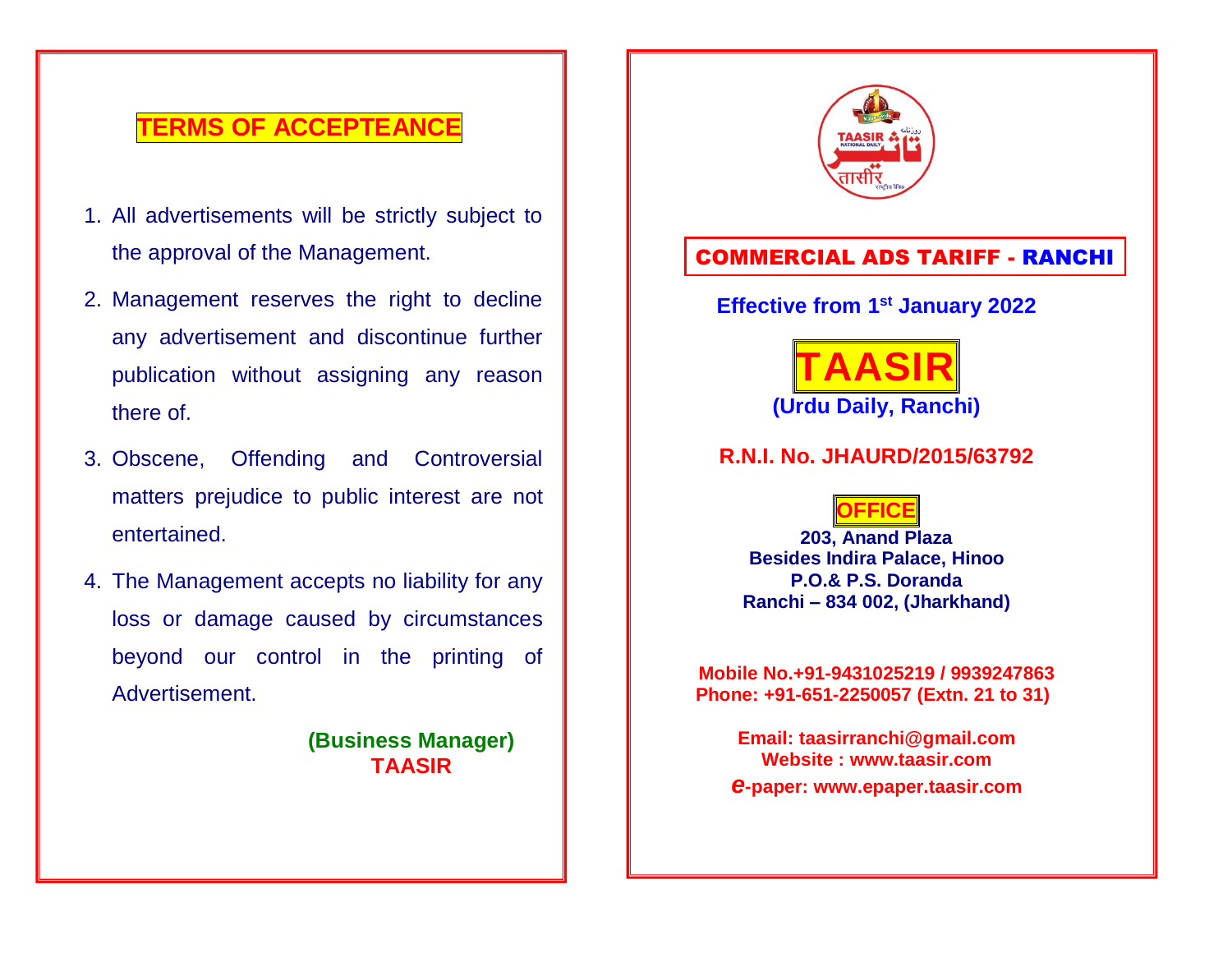# **MECHANICAL DETAILS**

| Pages per Issue --------------------------------- 8 Pages |  |
|-----------------------------------------------------------|--|
| Column per Page --------------------------- 8 Column      |  |
|                                                           |  |
| Width of Column --------------------------------- 4 Cm    |  |
| Length of Column ------------------------------- 52 Cm    |  |

# **PARTICULARS**

Language ----------------------------------------- URDU Frequency –------------------------DAILY MORNING News Agency- HINDUSTANT SAMACHAR, UNN

# **MATERIALS REQUIRED**

B/W Advertisement -------------– Artful Positive & Art Work Colour Advertisement --------- Colour, Positive with Proofs

Banker's Cheques or Drafts should be drawn in favour of



**For RTGS/NEFT Online Fund Transfer Details:** Payee Name : **TAASIR**, Name Of Bank : **State Bank Of India** A/C No. : **32863319245**, IFS Code : **SBIN0003475**, Branch Code : **03475** Type Of A/C : **Current Account**, Branch **: Exhibition Road (Patna, Bihar)** Payee Mobile No. : **9431025219**, Payee *e*-Mail. : **[taasirurdudaily@gmail.com](mailto:taasirurdudaily@gmail.com)**

### **Effective from 1st January 2022**

# **ADVERTISEMENT RATES**

| Casual -------------------------  | Rs.550/- Per Sq.Cm              |
|-----------------------------------|---------------------------------|
| Display ----------------------    | - Rs.450/- Per Sq.Cm            |
| Political------------------------ | -- Rs.650/- Per Sq.Cm           |
| Contractual -----------------     | Rs.350/- Per Sq.Cm              |
| Minimum (B/W)--                   | Rs.200/- Per Sq.Cm              |
| Minimum (Color)                   | ------------ Rs.350/- Per Sq.Cm |

### **CLASSIFIED**

Rs.7.00/- (Per Word) Minimum 50 Words

### **EAR PANELS Front Page: 5 Cm. x 8 Cm.**

| Ear Panels ------------------- Rs.1100=00 Per Panel    |
|--------------------------------------------------------|
| 25 Panels ------------------------- Rs.700=0 Per Panel |
| 50 Panels ------------------------Rs.450=00 Per Panel  |

# **SPEICAL POSITION**

| Front Page ----------------------------------- 50% Extra |  |
|----------------------------------------------------------|--|
| Back Page ----------------------------------- 50% Extra  |  |
| Colour Front Page ------------------------ 100% Extra    |  |
| Colour Back Page -------------------------- 75% Extra    |  |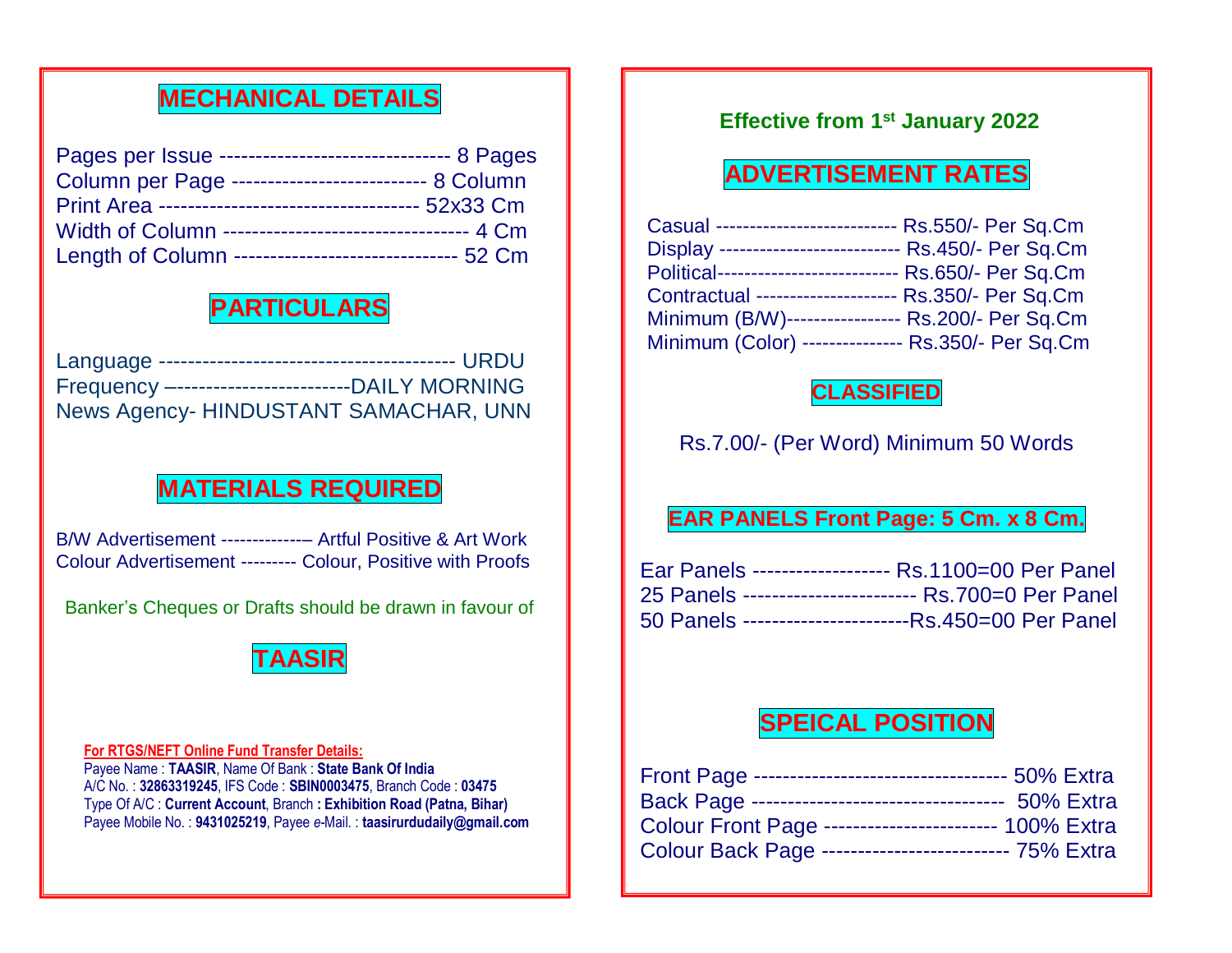#### BUREAU OF OUTREACH & COMMUNICATION

### Ministry of Information and Broadcasting, Govt. of India

Soochna Bhawan, Phase 4, CGO Complex, Lodhi Road, New Delhi-110003

#### ADVERTISING RATE CONTRACT AGREEMENT

This agreement is being entered into between BOC, Ministry of I&B, Government of India and the publisher mentioned below, as per terms and conditions given as under :

**DAVP Code: 161917** 

#### RNI Regn.: JHAURD/2015/63792 [PIB][Standard][UNBOUND][Colour]

Name, Language : TAASIR, URDU Periodicity, Place : DAILY (M), RANCHI

Address

: 203, ANAND PLAZA, BESIDES INDIRA PALACE, HINOO, P.O & P.S. DORANDA, RANCHI-834002, **JHARKHAND** 

#### RANCHI, JHARKHAND-834009

1. (a) This agreement is valid from: 01/02/2022 to 31/12/2023

(b) Circulation Accepted : 102704 [One Lakh Two Thousand Seven Hundred Four]

(c) Agreed Rate per Sq. cm : Rs. 48. 6800 [ Rupees Forty Eight and Paisa Sixty Eight Only]

- (d) Net Rate after agency discount of 15% to BOC : Rs.41.3800 [ Rupees Forty One and Paisa Thirty Eight Only]
	- (Additional discount of 10% for UPSC & SSC advts)
- (e) These rates will be revised in case of any change in the basis of calculation.
- (f) This rate contract is effective from 09/01/2019 i.e.after 25% increase.
- 2. The publisher will not offer a lower rate than this to any other advertiser. BOC will automatically reduce the rate accordingly.
- 3. Circulation figures and other information provided by the publisher, if found incorrect later, may lead to stoppage of Government advertisements, recovery of payments and any other action deemed appropriate by Government.
- 4. Payment will be made by BOC as per actual space used, on receipt of published copy of the advertisement along with bills.
- 5. The publisher undertakes that his Newspaper fulfill all the terms & conditions of the Print Media Advertisement Policy, especially, Clause No. 8. 10, 11, 12, 13, 15, 18 (iv), 21, 22 and 24, as amended from time to time and also meets all statutory requirements under the PRB Act. The publisher also undertakes that the title of the publication, the periodicity of the publication, the name of the printing press etc. remain the same as in original RNI records.
- 6. The publisher undertakes that his Newspaper stated above fulfill the requirement of up-to-date payment of PCI levy, subscription to EPF, subscription to the News Agencies approved under the Print Media Advertisement Policy of Government of India-2016, owns the printing press and prints the number of pages as claimed for marking purposes under the policy. If at any stage it is found that his/her Newspaper has defaulted on claims made in this regard in the past or in future, his/her publication shall be liable for cancellation of empanelment, recovery of advertisement amount and any other action deemed fit by the Government.
- 7. The publisher also undertakes in respect of this Newspaper, that it is being printed as per claims made at the printing press as declared in RNI certificate and fulfill all the applicable statutory requirements.
- 8. Refusal to publish advertisement released by BOC may lead to cancellation of empanelment.
- 9. The publisher shall intimate immediately to BOC of any change in printer/publisher/size/periodicity/language/place of publication and censure by PCI or conviction by the Court of Law, etc.

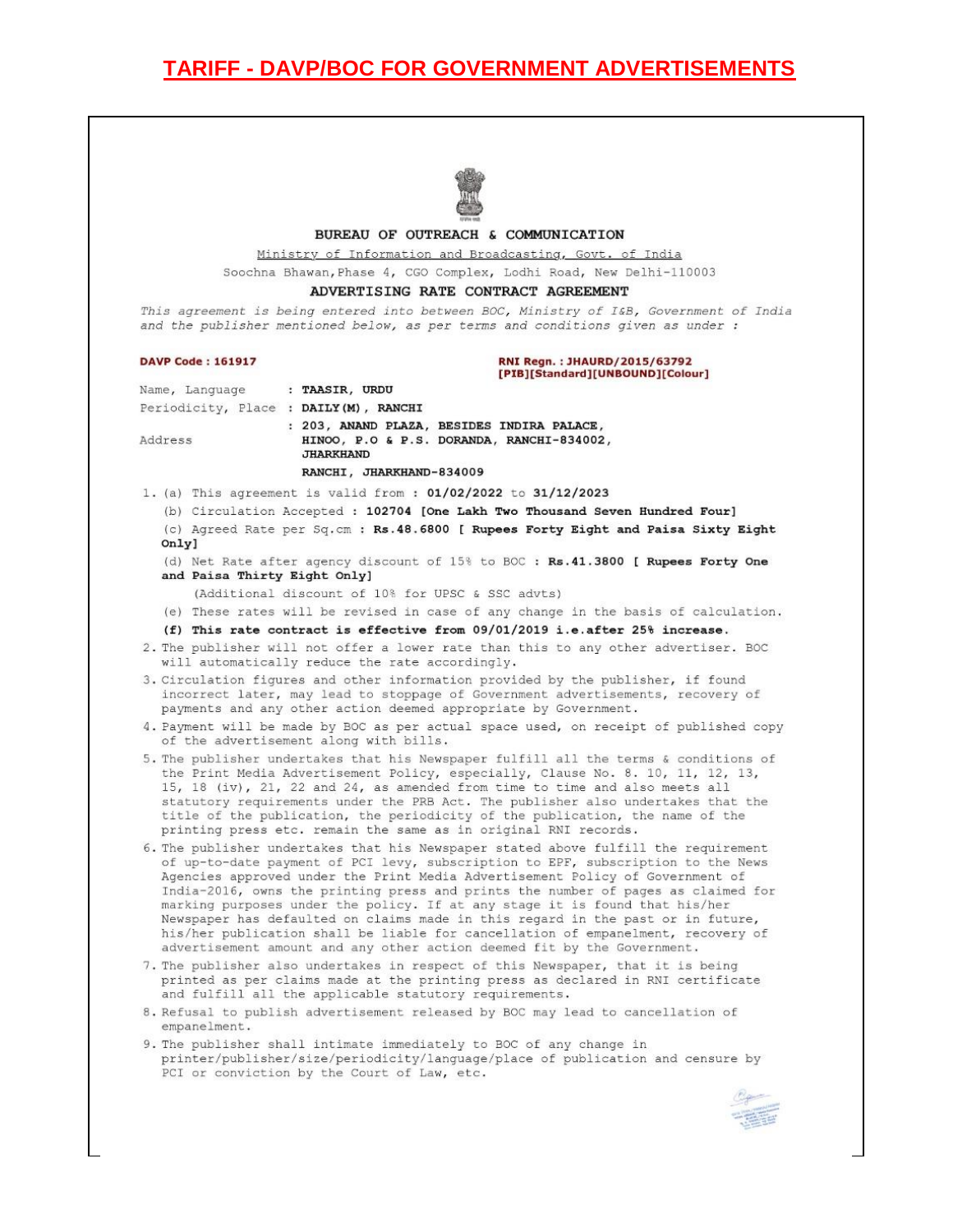- 10. The publisher accepts all the terms and conditions of the Advertising Policy of the Government as amended from time-to-time and notified on the website of BOC http://www.davp.nic.in
- 11. The rates for colour advertisements will be higher by 40% as compared to the rates for black and white advertisements.
- 12. Decision of DG / Principle DG, BOC will be final in respect of adherence or otherwise to the above mentioned conditions / Print Media Advertisement Policy. However in case of dispute the same will fall under the legal jurisdiction of the Courts of Delhi.
- 13. The contract will be valid only after the authorized signatory has signed and returned the signed copy by taking a print out of this Advertisement Rate Contract Agreement, putting a signature with seal by the authorized signatory of the Publisher at the earmarked place & on each page and emailing a scanned copy of the same to E-mail ID: mediaratel@gmail.com . This has to be done within a week and the original signed copy should reach BOC within two weeks, failing which it will be presumed that the publisher is not interested in the Rate Contract.

|             | Authorised Signatory<br>(Publisher) | Authorised Signatory<br>On behalf of BOC |
|-------------|-------------------------------------|------------------------------------------|
| Signature   |                                     | Signature<br>$\ddot{\phantom{1}}$        |
| Name        |                                     | Name                                     |
| Designation |                                     | Designation                              |
| Office Seal |                                     | Office Seal                              |
| Date        |                                     | THE PANKAJ NIGAN<br>Date                 |

Please return an ink signed copy of this Agreement, along with office seal for record.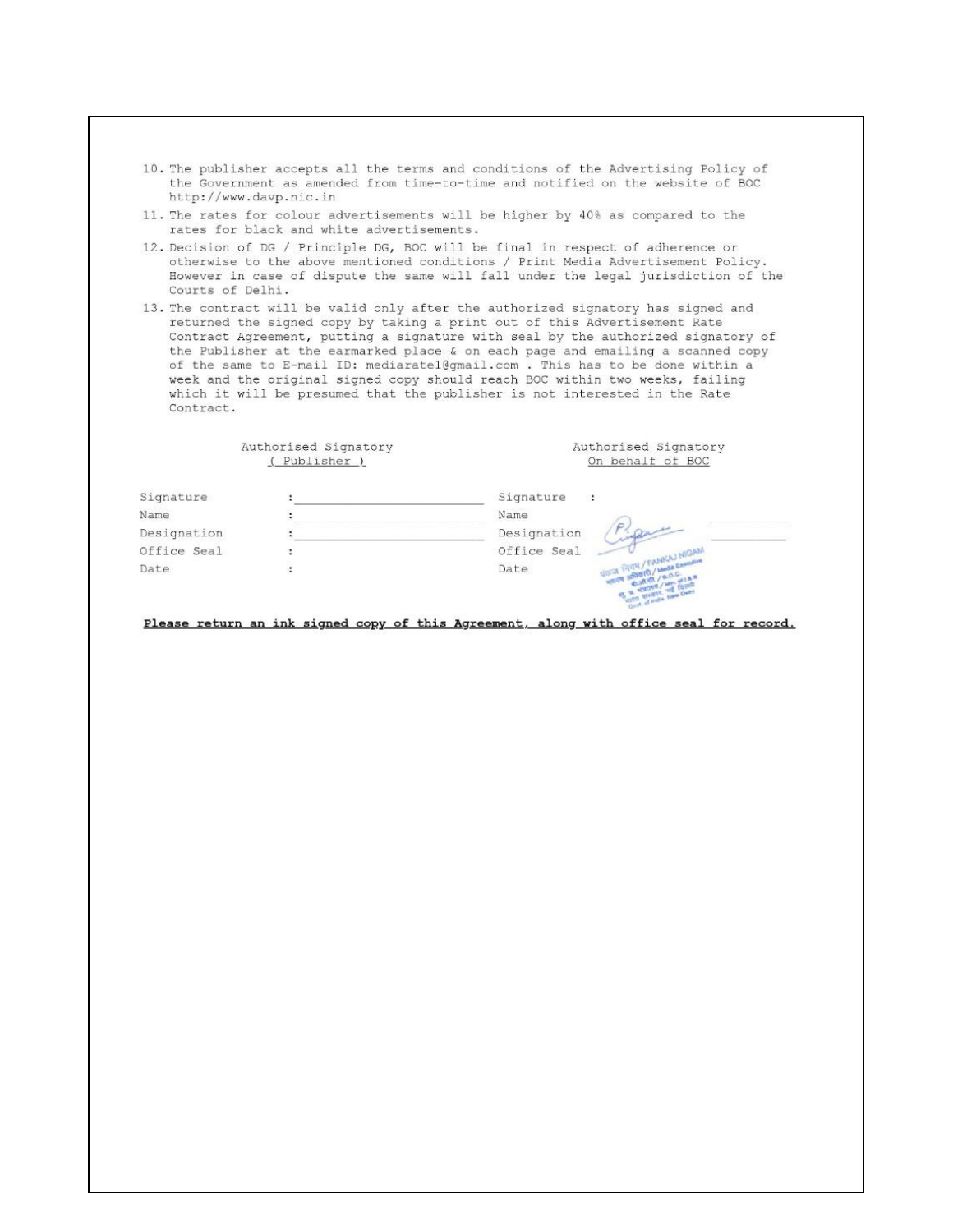

**Urdu Daily Newspaper, Patna, Bihar** 

### A LEADING NO.1 NATIONAL URDU DAILY OF INDIA

PATNA (BIHAR): 711, Jagat Trade Centre Fraser Road, Patna-800001 Bihar, INDIA

**Nationwide** 

Ranchi, Howrah, Chennai & Bhagalpur

Mobile: +91-9431025219 +91-9939247863

Phone: +91-612-220-1707

E-mail: taasirurdudaily@gmail.com website: www.taasir.com<br>ePaper: www.epaper.taasir.com

WhatsApp No. +91-9431025219

प्रधान संपादक डॉ0 मोहम्मद गौहर +91-9431025219

**PATNA (BIHAR)** 711, Jagat Trade Centre Fraser Road Patna-800001, Bihar

Published from Patna, Delhi, M

#### DETAILS OF "TAASIR" PATNA BANK ACCOUNT FOR NEFT/RTGS

**MUZAFFARPUR (BIHAR)** Rizwan Ahmad House, Kalyani Kedarnath Road,<br>Kesri Gali, Muzaffarpur PIN-842001, Bihar

DELHI<br>,G-1/374, Daal Mill Road Block-G-1, Uttam Nagar,<br>New Delhi-110059

**BENGALURU (KARNATAKA)** # 117, Narayana Rao Building, 3rd Floor, Cubbonpet, Main Road Distt Bangalore-560002 (Kamataka)

> **GANGTOK (SIKKIM)** Below Citizen Bank,<br>Nam Nang Road, Gangtok-737101 (Sikkim)

**GUWAHATI (ASSAM)** H.No.1, Dhurba Prasad Sarmah's House Rupnagar, Sri Sri Bishnupath, P.O.Indrapur, Guwahati-781032 (Assam)

**RANCHI (JHARKHAND)** Shahid Ashrafi Villa, #14 Egmah Enclave, Near Hill View Nursing Home, Bariatu Ranchi-834009 (Jharkhand)

**HOWRAH (WEST BENGAL)** Fakhrealam Villa Barabagan, Bankra No.1 P.S.Domjur, Distt. Howrah PIN-711403 (West Begal)

#### **CHENNAI (TAMIL NADU)**

#77 Mint Modern City (Bhojaraja Nagar) Old Washermenpet Chennai - 600 021 (Tamil Nadu)

**BHAGALPUR (BIHAR)** 92, Sohrab Mansion,

Ahmed Colony At-Ghani Chak, P.O.Bhagalpur City, P.S. Mojahidpur Bhagalpur-812002

| <b>PAYEE NAME</b>   | : TAASIR                                                                                   |
|---------------------|--------------------------------------------------------------------------------------------|
| <b>NAME OF BANK</b> | : STATE BANK OF INDIA                                                                      |
| A/C NO.             | : 32863319245                                                                              |
| <b>IFS CODE</b>     | : SBIN0003475                                                                              |
| <b>TYPE OF A/C</b>  | : CURRENT ACCOUNT                                                                          |
| <b>BRANCH</b>       | : EXHIBITION ROAD (PATNA)                                                                  |
| <b>BRANCH CODE</b>  | :03475                                                                                     |
| <b>ADDRESS</b>      | : DR.A. HAI COMERCIAL COMPLEX<br><b>EXHIBITION ROAD, PATNA</b><br><b>BIHAR, PIN-800001</b> |



**For TAASIR** 

**Chief Editor**